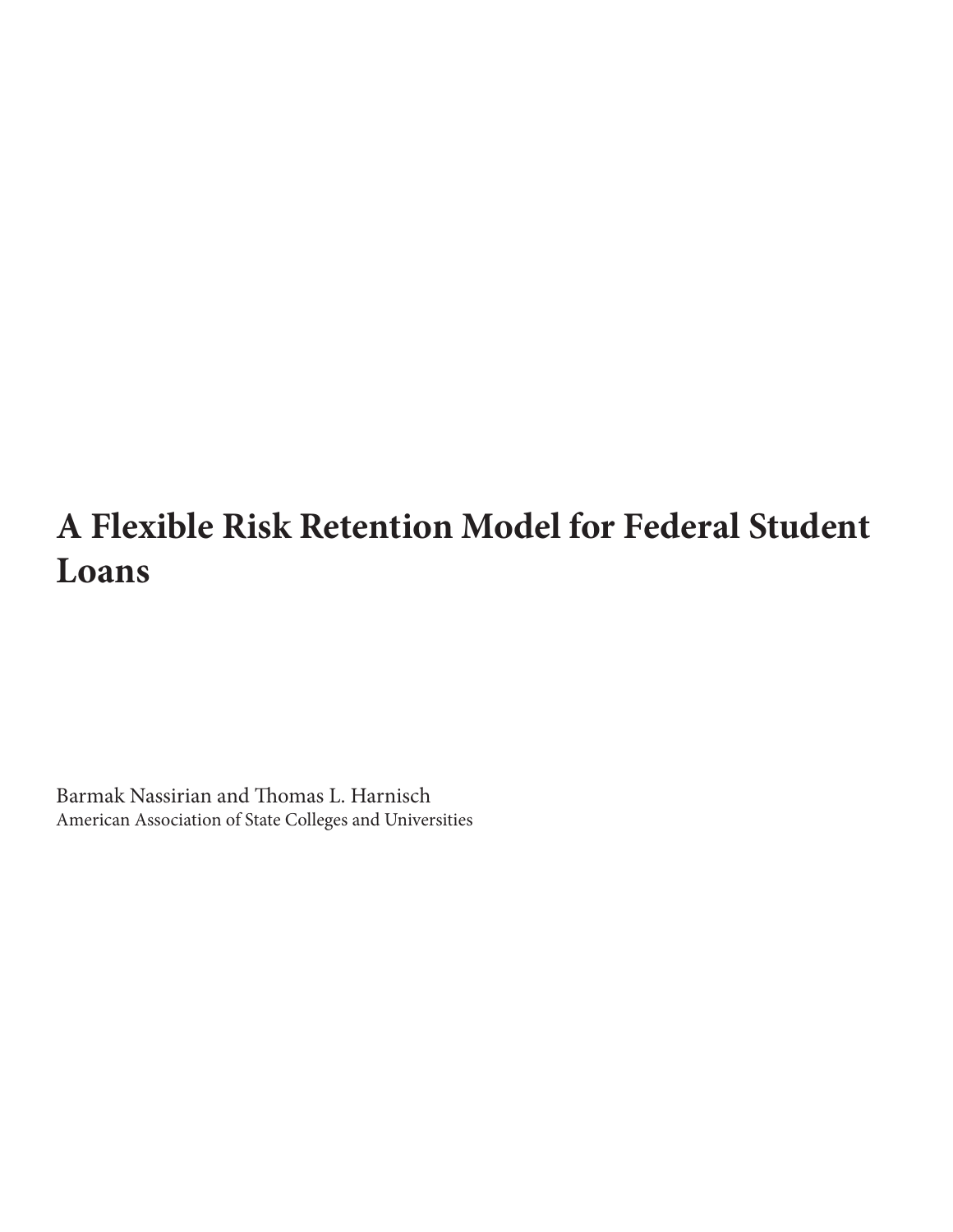# **Table of Contents**

| Introduction                                                                         | $\overline{4}$ |
|--------------------------------------------------------------------------------------|----------------|
| Shortcomings of Current Federal Student Loan Accountability Policies                 | 5              |
| Increasingly meaningless Cohort Default Rates                                        | 5              |
| Gainful Employment ("GE"): Complex and inadequate                                    | 6              |
| Risk Retention: Non-intuitive and Complex                                            | 7              |
| Complexity                                                                           | 8              |
| Sophisticated risk retention can invite policy manipulation                          | 8              |
| Access and opportunity could decline                                                 | 8              |
| Risk retention is a punitive approach to accountability                              | 8              |
| Some Principles for Risk Retention                                                   | 9              |
| Create a risk-retention plan based on actual, not projected, data                    | 9              |
| Risk retention should count all borrowers, not graduates alone                       | 9              |
| Institutional autonomy and federal non-interference                                  | 9              |
| Necessity of a safe harbor                                                           | 10             |
| Serving at-risk populations deserves additional consideration                        | 10             |
| Disaggregating the Concept of Risk in Student Loans                                  | 10             |
| Interest-rate risk in student loans                                                  | 10             |
| Credit risk                                                                          | 11             |
| Proposed Definition of Adverse Outcomes                                              | 12             |
| A Formula for Calculating Institutional Liability                                    | 13             |
| Input adjustment for low-income enrollments                                          | 13             |
| Table 1: Average Percentage of Students Receiving Pell Grants by Type of Institution | 14             |
| Input adjustment for instructional expenditures                                      | 14             |
| Table 2: Average Percentage of Education and General Expenses Going to Instruction   | 15             |
| Determining Actual Institutional Liability                                           | 15             |
| Two Critical Positive Features                                                       | 16             |
| Bonus system                                                                         | 16             |
| HBCUs and TCUs deserve special consideration                                         | 16             |
| A Note on Data                                                                       | 16             |
| Table 3: Average Negative Amortization Rate by Type of Institution                   | 17             |
| Allocation of Loss Among Multiple Institutions                                       | 17             |
| Conclusion                                                                           | 17             |
| <b>End Notes</b>                                                                     | 19             |
| <b>Additional Resources</b>                                                          | 19             |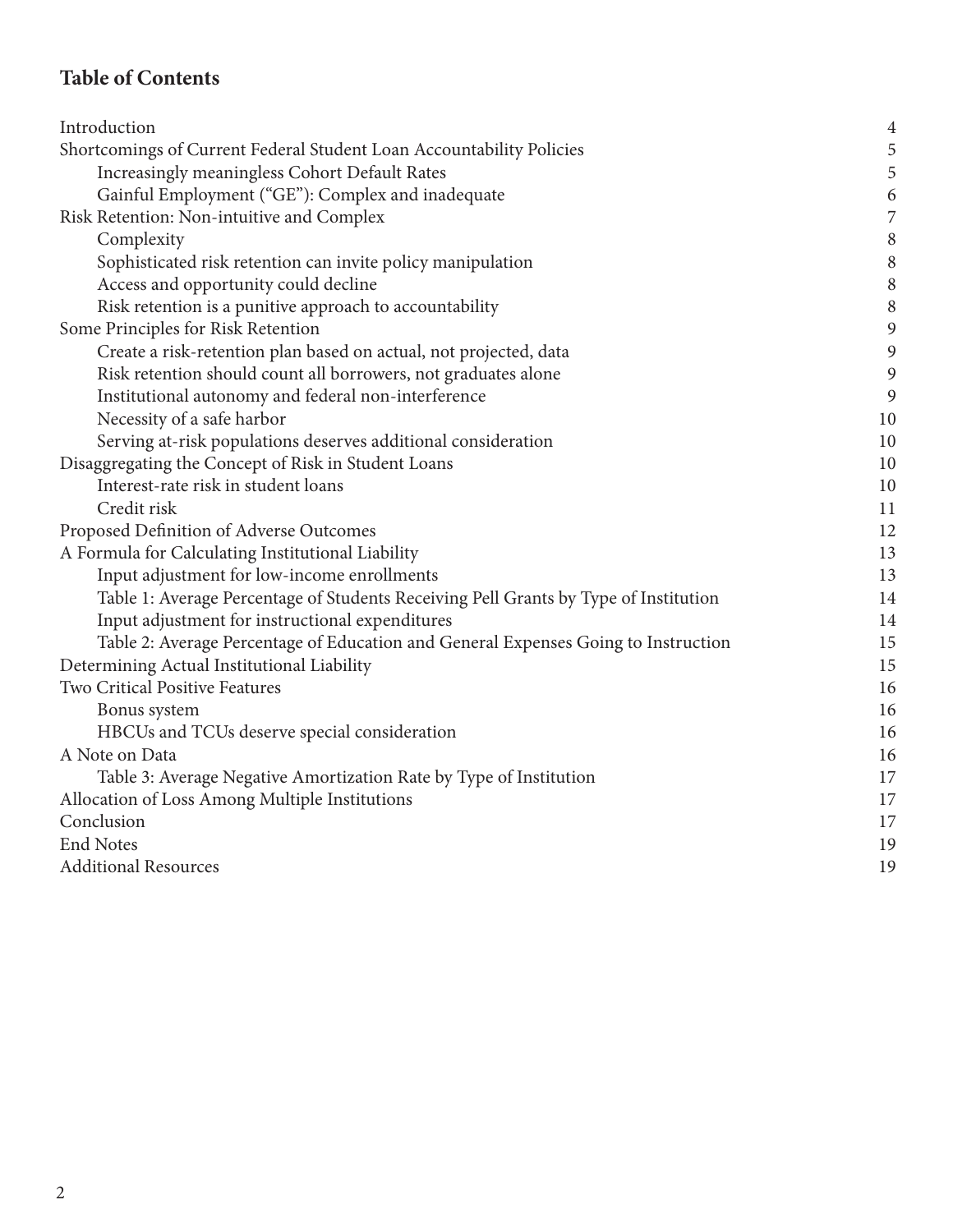**Proposal:** The authors propose a new federal student loan risk retention model. They caution that a punitive risk retention framework only works as a fail-safe mechanism against extreme institutional subpar performance, and argue for pairing any risk retention policy with a positive incentive for enhancing quality such as an institutional bonus system for better-than-expected outcomes. Their model distributes progressively larger financial liabilities to institutions that produce increasingly poorer borrower repayment patterns. The authors call for identifying and separating the social policy costs of student lending—like promoting access and opportunity—from costs that are reasonably attributable to program quality. They advocate for allocating policy costs to the federal government, while assigning a portion of quality costs—as measured by repayment patterns—to the institutions themselves. Their proposal would provide an allowance for institutions that enroll large proportions of low-income students. They also suggest that institutions only face risk related to spending for non-instructional purposes, helping institutions that devote larger portions of their budgets on instruction.

This report is part of a series of papers on higher education risk sharing commissioned by the Center for American Progress with support from the Bill & Melinda Gates Foundation and Lumina Foundation. The views expressed in this report are those of its authors and do not represent the views of the Center for American Progress, the foundations, their officers, or employees. The authors acknowledge the generous assistance of Dr. Laurent Ross, Professor of Statistics, Universidad Tecnológica de Santiago, Dominican Republic and Dylan Opalich of AASCU. The authors accept responsibility for all errors.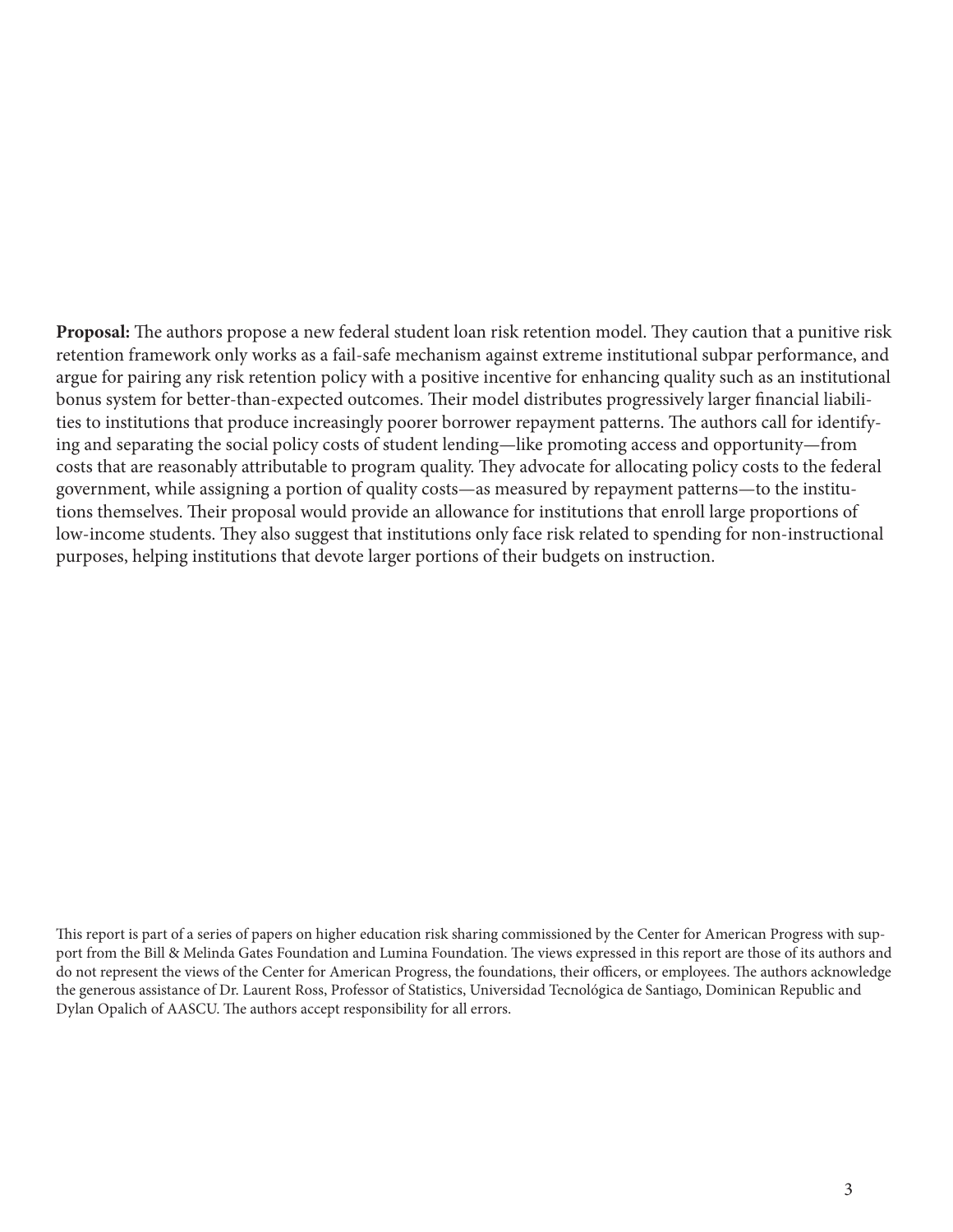# **Introduction**

There have been bipartisan calls for institutions that participate in federal student loans to assume some of the financial risk associated with the loans their students receive (Field, 2015; Kreighbaum, 2016; Stratford, 2015). Lawmakers are inclined to allocate some of the credit risk in student lending to institutions ("skin in the game"). This is because the latter play a role in pre-qualifying potential loan recipients through student recruitment and admissions, providing the education and skills financed by loan proceeds, and in originating the loans and delivering the proceeds to students. At a volume of nearly \$95 billion in 2015-16, federal student loans clearly are a dominant force in financing higher education. As much of the volume flows directly to participating schools, safeguards are needed to prevent unscrupulous institutions from maximizing revenues through high tuition fees and minimal expenditures on students' education.

Participating institutions have numerous opportunities to take advantage of the student loan system. They can promote borrowing through heavy-handed or deceptive recruitment practices, by lowering admissions standards below the threshold that provides a reasonable assurance of postsecondary success for individuals admitted, and by counseling interventions designed to encourage students to borrow. They can reduce expenditures by cutting non-recruitment-related costs, primarily instructional expenses that fund the least visible—but most important—of the institutional activities that influence and arguably determine students' wage enhancement. While these strategies maximize institutional revenue, they harm students and the taxpayers who finance the loans and bear the costs of poor outcomes.

Recent history suggests that concerns about unscrupulous institutions participating in the federal student loan are justified. The collapse of several publicly traded, high-profile, for-profit college chains, such as Corinthian Colleges and ITT Technical Institutes, has captured much of the limelight in this regard; however, there are many other examples of small- and mid-sized for-profit schools that have closed in recent years. In addition, many other institutions—both for- and non-profit—remain overly dependent on debt and display worrisome indications of questionable educational quality, such as low borrower repayment rates, and high advertising, recruitment, and administrative expenses paired with minimal per-student spending on faculty and instruction.

The tendency in policies that address unscrupulous actors in the federal loan system has focused historically on admonitions to gatekeepers to do a better job. However, in general, these pleas have proven inadequate, as indicated by the sheer volume of lawsuits, investigations, and scandals involving vetted institutions that have become eligible to participate in federal programs. Further, regardless of how robust the gatekeeping process may become someday, the absence of recourse against providers who breach the system simply is not a viable strategy in a multibillion-dollar public financing activity. Risk retention would protect students and taxpayers by serving as a *post facto* mechanism of program integrity that would recover some funds from the worst institutions.

This paper reviews current federal student loan accountability policies, and proposes a flexible framework for risk retention in federal student lending. The goal of this effort is not so much to advocate for risk retention, as it is to offer observations on the way in which it might improve current practice, and anticipate potential unintended consequences.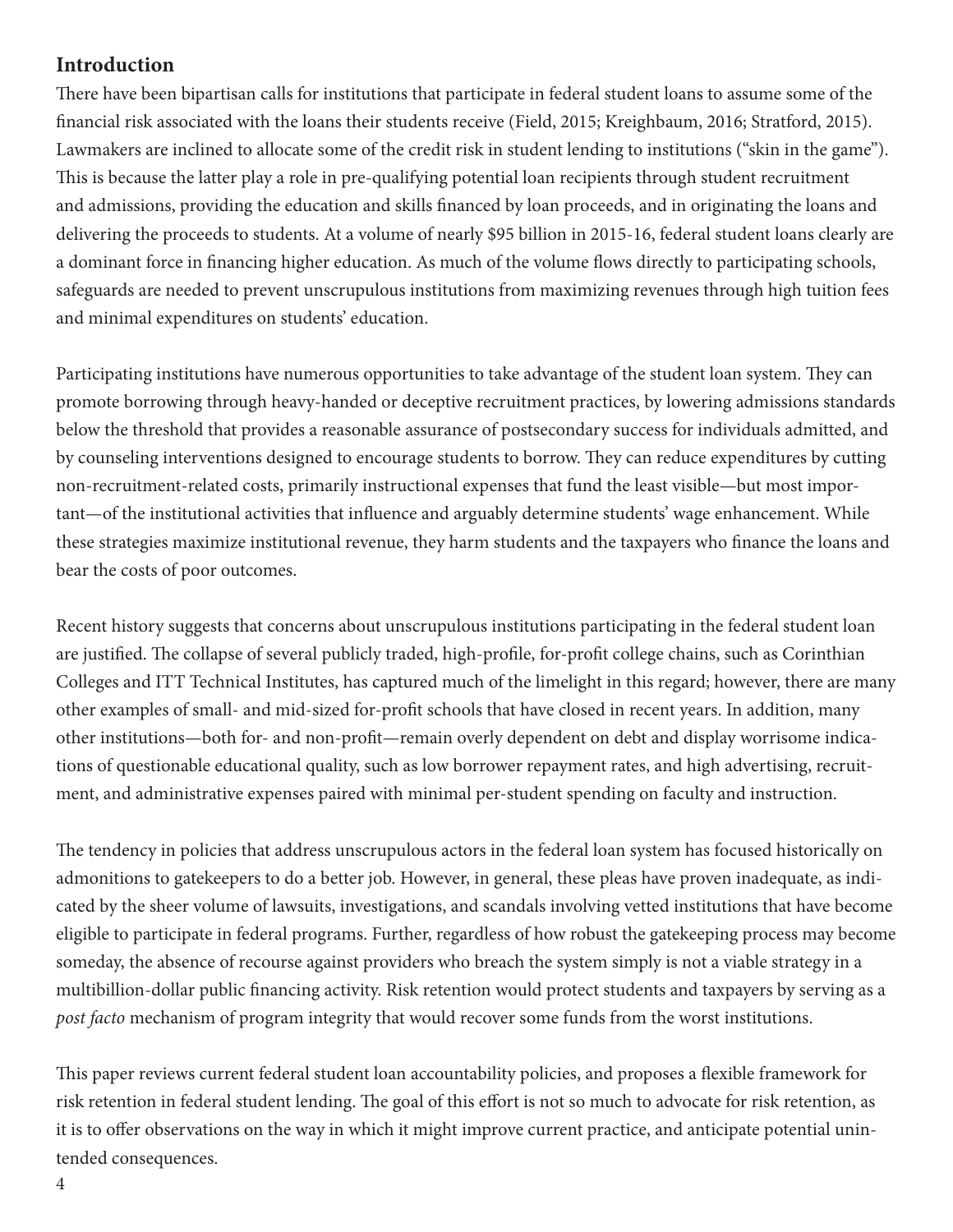# **Shortcomings of Current Federal Student Loan Accountability Policies**

Two sets of program integrity policies currently are in place as lagging instruments of accountability for institutions participating in the federal student loans system: Cohort Default Rates (CDRs) and the "Gainful Employment" metrics enacted recently.<sup>1</sup> Neither of these, however, involves monetary penalties, disgorgement of funds, or clawbacks. Both provisions operate as exclusionary measures that render violators ineligible for participation in the federal aid programs, but they do not attempt to recover funds on behalf of the students or the federal government.

**Increasingly meaningless Cohort Default Rates.** CDRs measure the percentage of each institution's annual cohort of student loans in repayment on which no payments were received for nine consecutive months within three years of entry into repayment. CDRs are linked to the institutions that originated the loan. According to federal law, institutions with three successive years of CDRs greater than 30 percent, or with a CDR of 40 percent in any year, lose their eligibility to participate in the federal student aid system.<sup>2</sup> Historically, only a small number of institutions has incurred this ultimate penalty.

The introduction of penalties pegged to institutional CDRs some three decades ago was intended to create consequences for institutions and make their incentives more consistent with the interests of students and federal policy goals. However, such penalties suffer a number of significant shortcomings. These include institutional gaming, circumvention of defaults through the advent of flexible repayment options, misleading counting of loan defaults regardless of their volume, the absence of intermediate sanctions, and the significant lag between the origination of the debt and recording the defaults.

First, CDRs have become increasingly more susceptible to gaming and institutional manipulation. Even before the advent of flexible repayment options, institutions could deploy techniques that pushed defaults outside the temporal window when they count against their CDRs. These gaming strategies include the use of temporary placements, strategic deployment of certain repayment options, and intensive outreach and assistance to borrowers only while their loans are within the three-year CDR window. Ironically, most of these techniques actually result in increased federal costs and greater harm to borrowers, as they inflate final balances on loans on which students ultimately default.

Second, flexible student loan repayment options, such as income-based repayment, also have undermined CDRs' utility as a metric for accountability. Flexible student loan repayment options were implemented to provide relief to borrowers with higher loan balances relative to their incomes. As a result, a number of repayment scenarios specifically those that result in significant portions of principal and unpaid interest that are discharged after a pre-determined repayment term—are no longer captured in institutional CDRs. Indeed, the federal costs of many of these scenarios actually exceed the cost of defaults. While these costlier options were created with great intentionality as a way to achieve social policy goals, institutions with consistently large cohorts of borrowers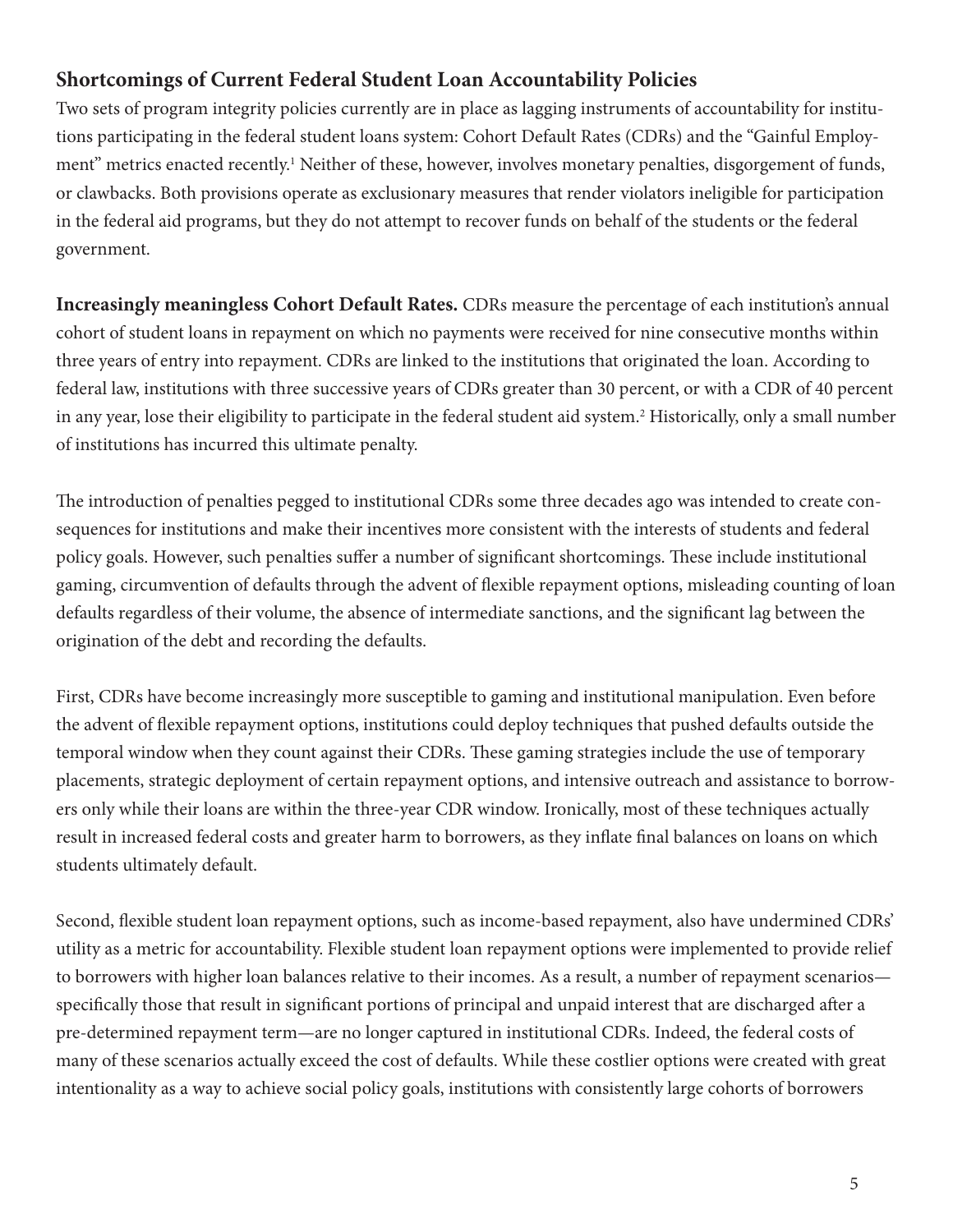deploying them are certainly producing external costs that could be offset in part with some measure of cost allocation to the schools.

Third, CDRs are inadequate for federal loan accountability because they count the number of defaulted loans, not the volume of federal funds at risk. Therefore, CDRs misreport the effect of institutional loan portfolio performance on the federal budget significantly. Further, the binary nature of categorizing loans as either in default or not, regardless of their full life-cycle cash flows, distorts actual financial consequences (for both the federal government and students) associated with different institutions. Particularly in light of the harsh post-default collection powers of the federal government, defaulted loans may in the future prove far less costly than a large volume of non-defaulted loans that may remain in negative amortization for much of their term, only to be discharged at great cost to the federal government.

Fourth, the array of sanctions available under the CDR framework rarely results in institutions losing Title IV eligibility and excess revenues from student loans are never extracted from institutions that perform poorly. The intermediate sanctions that lead to loss of eligibility under the CDR framework are administrative (e.g., production of a "default management plan") and provide few incentives other than fear of the ultimate penalty (expulsion from Title IV programs) to improve institutional performance. None of the current CDR sanctions, even the extreme penalty of loss of eligibility, are therefore designed to extract any of the producer surplus—the windfall profits—acquired by institutions that generate the highest external costs and transfer them to the taxpayers. This design flaw allows schools to keep all of the loan proceeds they manage to collect, regardless of how poorly the loans in question perform. The absence of a clawback mechanism for extreme underperformance is a significant shortcoming of the CDR framework.

Finally, CDRs are lagging indicators, the findings of which register only a number of years after enrollment periods financed with the loans in question. The time lag between actual service delivery and the evidence of outcomes is a problem that plagues every attempt at accountability with a service transaction like education—including risk-retention and clawbacks. The proper remedy to address this challenge would be to devise upfront, experience-based institutional financial eligibility requirements tied to predicted outcomes<sup>3</sup>. Because such an approach would require participating institutions to set aside resources to cover future liabilities, it simultaneously would provide an assurance that schools can cover their liabilities for adverse outcomes, while also providing them with a strong incentive to limit such future adverse outcomes for the sake of present-day relief.

**Gainful Employment ("GE"): Complex and inadequate.** The second and more recent attempt at greater institutional accountability for the outcomes of educational borrowing is the 2014 GE regulation issued by the Department of Education<sup>4</sup>. This rule imposes certain maximum ratios on the percentage of graduates' earnings required for debt-service. The GE regulation, however, only applies to loans that cover certain statutorily defined programs. Nonetheless, the GE regulations are superior in design to CDRs in several respects: they operate at the programmatic rather than institutional level, use actual earnings figures, and tie borrowing for each credential level to returns on loans used to pay applicable costs.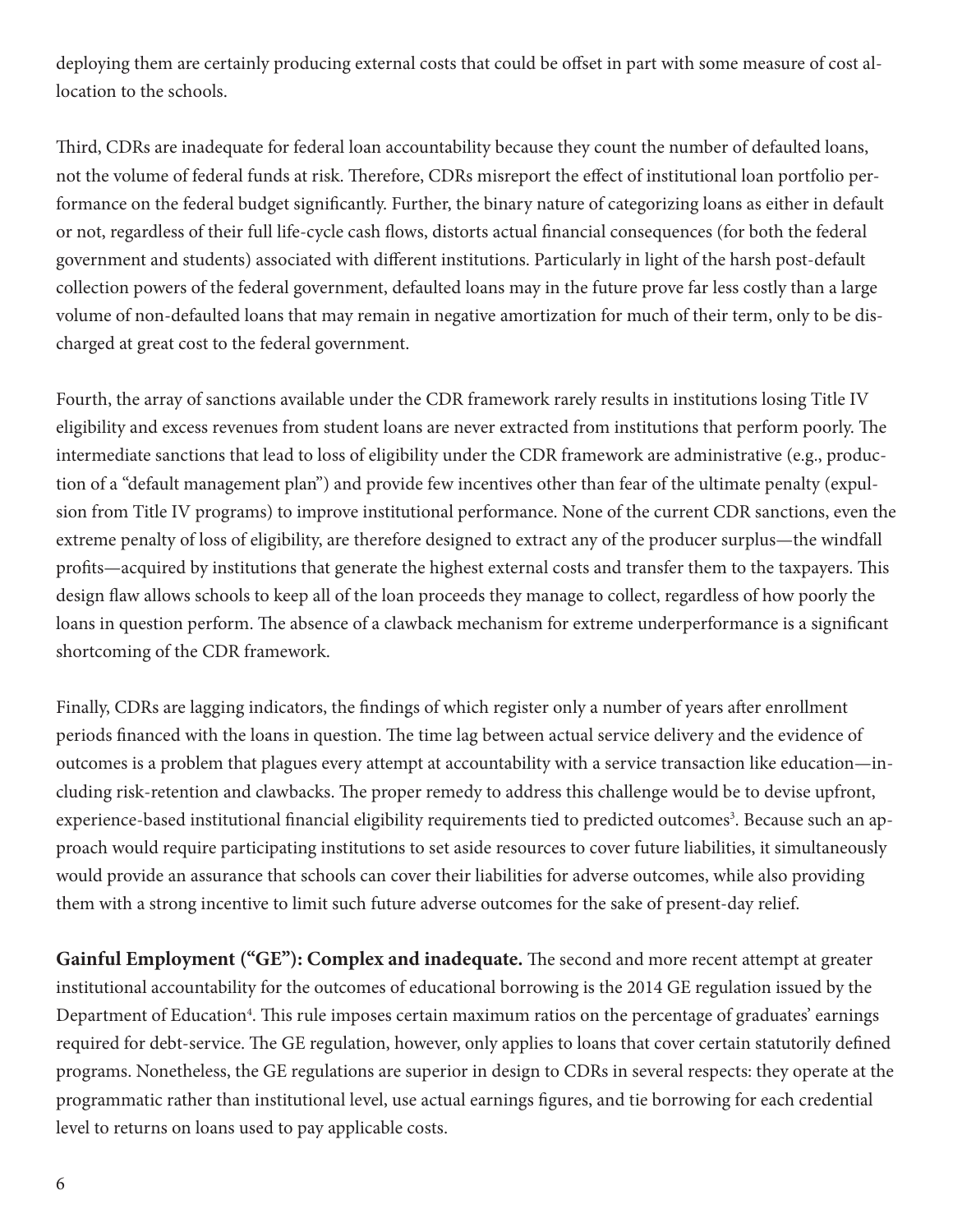However, GE regulations suffer from additional significant shortcomings, in that: 1) they apply only to a subset of all programs; 2) require data-matching with an external agency (the Social Security Administration); 3) have inaccuracies that the Department has chosen to address by always erring in favor of schools; 4) use ratios for debt-service to income and debt-service to discretionary income, and amortization terms to calculate debtservice amounts that are inflated grossly (because of intense lobbying by the institutions affected), and 5) have overly complex safe harbors and time-delay epicycles intended to provide additional institutional relief<sup>5</sup>. Worst of all, the GE framework only tracks program graduates—not the drop-outs who generally are vastly worse off and provides no relief to victims of excessive debt and outright fraud.

Despite these shortcomings, the enormity of GE's importance in the development of risk retention cannot be overlooked. Our proposed model also relies on tracking individual borrowers within each program offered at each institution, and generates institutional co-payments (penalties)—or potentially, bonuses (rewards)—based on periodic reconciliation of total programmatic portfolios. In addition, our proposed model eliminates much of the institutional burdens and inter-agency data-matching challenges and complexities of GE by relying on existing data that the Department's Federal Student Aid unit already possesses, supplemented by the collection of only one additional data element—a program identifier for each borrower. In addition, we propose to track all borrowers' repayments, and do not limit the scope of our proposed model to graduates alone.

#### **Risk Retention: Non-intuitive and Complex**

Configuring a workable student loan risk-retention policy is a complex endeavor. The multilateral nature of the transaction—involving the federal government, institutions, and students—makes allocation of responsibility for adverse outcomes both challenging and, to a large extent, subjective. Formulas that make intuitive sense in financial transactions, such as a flat, first-dollar loss-sharing algorithm, are unworkable in the educational context. This is because federal policy attempts to promote participation with a realistic understanding that some students either may not finish or finish in fields that, while socially beneficial, may not be economically lucrative. In addition, expanding access and opportunity inevitably increase credit risk at the institutional and federal levels, as they not only allow, but also encourage, more at-risk students to participate in postsecondary education by virtually unavoidable borrowing. Attempting to hold institutions accountable from the first dollar of potential losses would work at cross-purposes to that goal, and ultimately would punish institutions for doing what federal policy actually urges them to do.

Nevertheless, access should not become the fig leaf behind which profiteering or incompetence hides at the expense of the taxpayers and the students who are intended to benefit from the policies in question. In other words, the federal educational financing regime should anticipate and accommodate a certain level of loss as an intentional social policy. Doing so, however, should not become a blank check to providers, particularly if they engage in practices that contribute to poor outcomes. As mentioned earlier, these practices include, but are not limited to, misleading advertising, lax admissions standards, low-quality instructional services, and high tuition fees.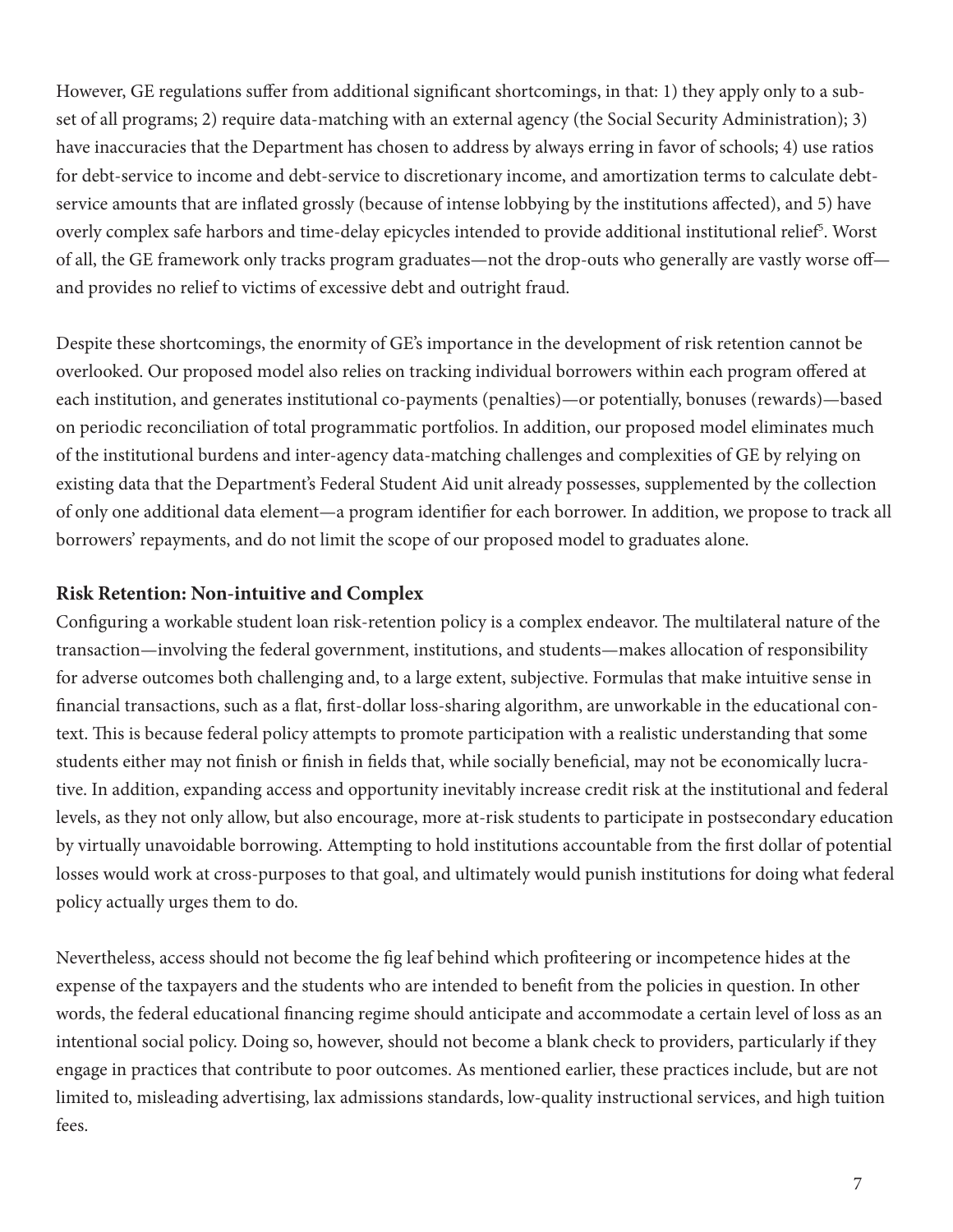As adverse outcomes accumulate, we can and should identify a tipping point for attribution of significant responsibility to providers, rather than students or external circumstances. Risk retention in student loans should begin to apply only at that tipping point, and even then, only moderately, if for no other reason than to leave room for escalation if already poor outcomes worsen.

In examining multiple variants of devising risk retention in student loans, a number of observations are worth noting explicitly. These include complexity, policy mischief, possible effect on access, and an acceptance of its fundamentally punitive character.

**Complexity.** A measured federal student loan risk-retention policy, while vastly simpler than the current GE metrics, will still be far more complicated than the CDR system currently in place. Balancing broad access to higher education with institutional accountability is challenging because these policy goals can conflict with each other. In the current policy environment, the government prioritizes access above other considerations. The simplest variations of risk retention—for example, a flat percentage co-pay requirement for any losses—would swing the pendulum to the other extreme, in which educational loans would be treated as a standard consumer credit transaction, an outcome that would have a predictably negative effect on college access. A prudent risk retention plan must embrace the complexity of balancing access and accountability. Policymakers need to scrutinize simplistic risk-sharing schemes to identify whether they have a high probability of unintended consequences for access and accountability.

**Sophisticated risk retention can invite policy manipulation.** While schools are much less able to manipulate a solid risk-retention algorithm operationally in the ways that CDRs can be gamed, the inherent complexity of the algorithm lends itself to gaming and manipulation on the part of policymakers. The complexity of a risk-retention proposal—a necessary policy feature—would articulate a mathematical polynomial equation with multiple constants and variables, each of which could be shaped by policy actors to neutralize the intended effect or even produce contrary outcomes. Such an outcome would turn risk retention into yet another procedurally complex, but intentionally ineffective, compliance mandate like much of the current Title IV regulatory corpus.

**Access and opportunity could decline.** The fundamental tension between access and accountability applies to risk retention, as it does to every other effort to hold providers responsible for adverse outcomes. Inevitably, any policy that seeks to promote better outcomes—higher graduation rates, lower delinquency and default rates, higher earnings, etc.—will affect access and opportunity. Their lack of adequate resources and often insufficient academic preparation for postsecondary work leads to greater rates of adverse outcomes for at-risk populations regardless of institutional efforts. However, the greatest harm to access inevitably will derive from institutional risk aversion and organizations' tendency to be conservative in assuming liabilities that they view as only indirectly under their control. It is critical that any risk-retention scheme provide adequate offsets in the form of input adjustments to account for the added risk institutions assume in enrolling at-risk students.

**Risk retention is a punitive approach to accountability.** Risk retention is a punitive policy, not a tool for continuous improvement. Institutions that struggle with resource challenges in serving needy students would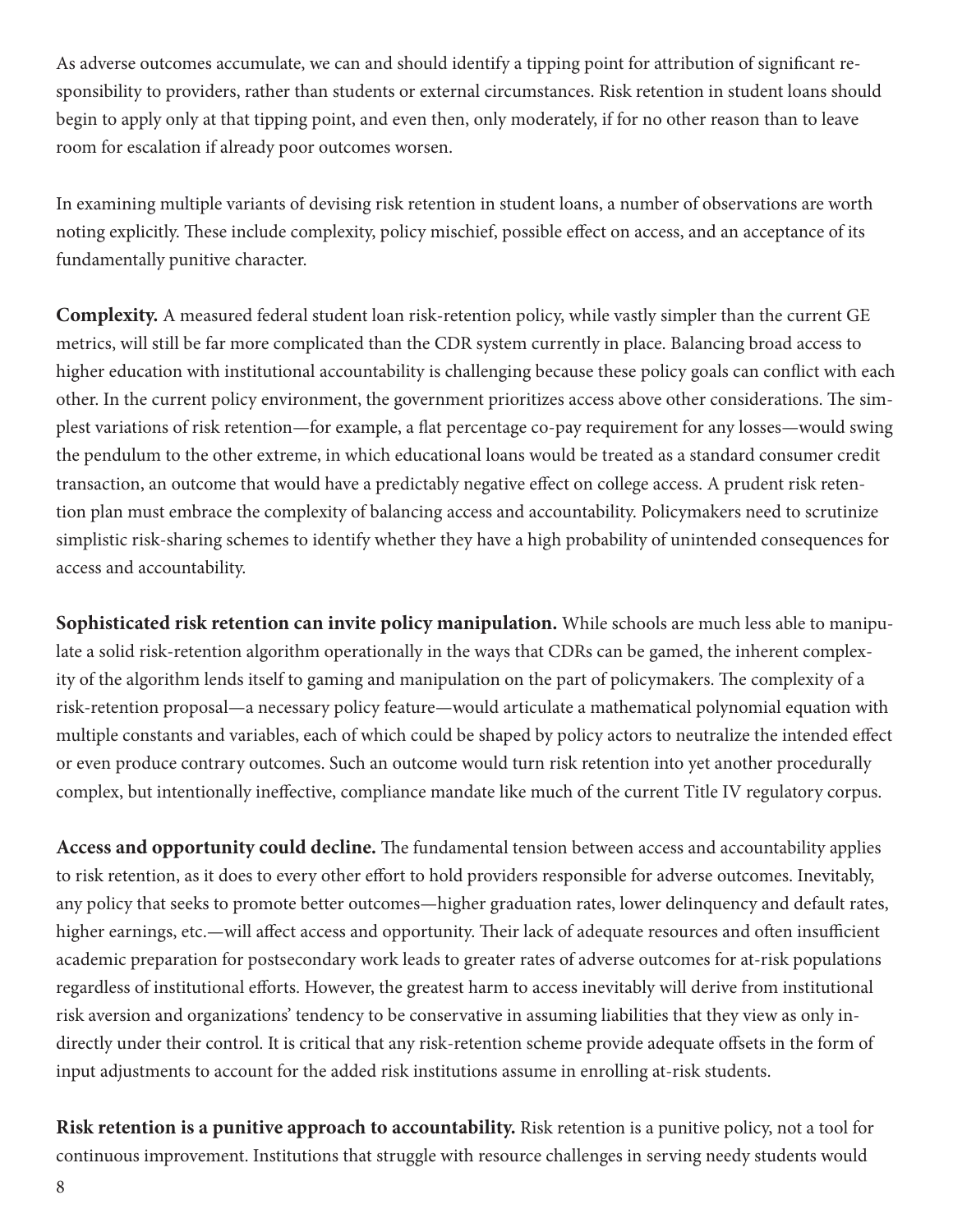not improve through the imposition of additional penalties in the form of risk retention. The primary function of risk retention is to create a mechanism for disgorgement of windfall producer revenues generated by shortchanging students and the taxpayers. A subsidiary purpose of our proposed model is to promote greater internal allocation of resources to instruction, which serves as a safe harbor against recover of fund from institutions. The fundamentally punitive character of risk retention—what Beth Akers has characterized aptly as a Pigovian tax on producers—could, however, just as easily be complemented by a Pigovian subsidy—a bonus for producers who generate better-than-expected social outcomes—to add a continuous improvement component to risk retention<sup>6</sup>.

## **Some Principles for Risk Retention**

Our proposal for risk retention is designed to address the issues discussed above and accomplish several goals: relying on actual data, counting all borrowers, accommodating maximum institutional freedom, providing a safe harbor for institutional efficiency, and making input adjustments for student demographics.

**Create a risk-retention plan based on actual, not projected, data.** A number of proposed versions of risk retention attempt to forecast future losses to collect offsetting fees upfront. The main strength of such approaches is the upfront collection mechanism, which prevents outcomes like those at Corinthian, ITT, and others, which faced penalties only when the companies were defunct and in bankruptcy. Their greatest shortcoming, however, is that even the best evidence-based analytical forecasts can be wrong, particularly during periods of radical change when significant shifts in institutional behavior render past data unable to predict future trends. For example, the explosive growth in distance education that occurred after the elimination of the 50 percent rules in 2006 led to a cycle of waste, fraud, and abuse in the ensuing decade that no forecast managed to capture—including the Congressional Budget Office's cost estimate for the Deficit Reduction Act of 2005.

In view of this critical shortcoming, real outcome data, rather than projections and estimates, should drive risk retention. Any penalties or bonuses—should that be an option for rewarding superior portfolio performance should be based on actual repayment outcomes, preferably as they occur in real time.

**Risk retention should count all borrowers, not graduates alone.** While more nuanced than CDRs in its configuration, the GE framework contains an unfortunate loophole in its limited application to borrowers who graduate. By every measure, borrowers who drop out tend to face greater difficulties in repaying their loans, and thus are more likely to default, face costly income-based repayment options, or otherwise be eligible for loan discharge<sup>7</sup>. Effective risk retention should track all debt, whether borrowers finish their programs or not. As will be seen below, our proposal relies on prorating the amortization term used to define optimal outcomes based on the portion of the program such borrowers financed with each loan.

**Institutional autonomy and federal non-interference.** The ideal risk retention policy would avoid micromanagement of institutional conduct and allow colleges and universities to allocate resources in whatever way they see fit, as long as the outcomes are as good as or better than expected. Our proposal's internal workings would matter only to institutions that fail their applicable repayment expectations. Indeed, should our bonus concept ever be integrated into a future risk retention policy, institutions would receive over-performance re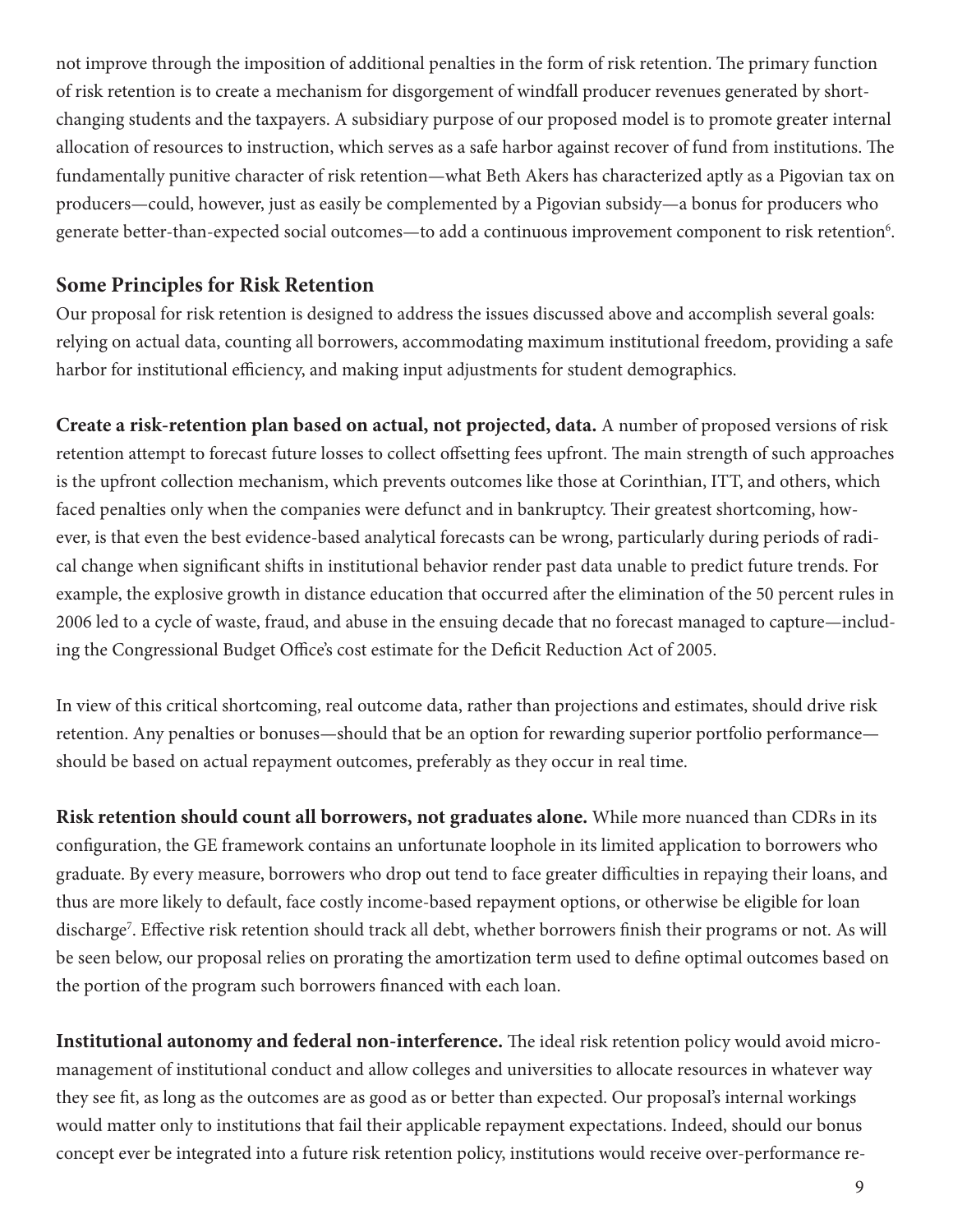wards without any additional compliance requirements or mandates.

**Necessity of a safe harbor.** Due deference to the paramount importance of institutional autonomy requires that risk retention come into play only in cases of adverse outcomes. Institutions that outperform expected goals should be left to their own devices to continue to operate as they wish. Even in the event of poor outcomes, however, reasonable accommodations should be made to ensure that institutions are not penalized for consequences beyond their control. A workable risk retention policy should provide a safe harbor for institutions that clearly are devoting resources to promote student success, even if the outcomes fall short of ideal. Our proposal would reduce potential institutional penalties by the ratio of their instructional expenses as a percentage of total relevant expenditures.

**Serving at-risk populations deserves additional consideration.** Any risk-retention mechanism should be appropriately cognizant of the socioeconomic characteristics of the student population each institution serves. Institutions that serve large numbers of low-income, first-generation, or otherwise at-risk populations should receive greater protection from adverse outcomes that tend to occur more frequently within those populations. We propose flexible input adjustments to hold institutions harmless from consequences related to their enrollment of high proportions of low-income students.

### **Disaggregating the Concept of Risk in Student Loans**

Student loans, like all credit transactions, carry two distinct categories of risk: interest-rate risk and credit risk. The former, also labeled "market risk" in bond transactions, is a function of the movement of market rates, which cause fluctuations in the spread between the transaction's applicable rate of interest and the lender's cost of capital. The latter is the risk of non-repayment of all or part of the outstanding balances due.

**Interest-rate risk in student loans.** Between 1993 and 2006, the bilateral rate risk—which in non-governmental transactions involves only the lender and the borrower—was distributed in Stafford and PLUS loans (in both the direct, and the Federal Family Education Loan Program, FFELP) through the deployment of variable interest rates with an annual borrower rate reset $8$ .

With direct federal loans, the transaction was strictly bilateral—involving the government as the lender, and the borrowers—and the annual reset captured rate movements. FFELP loans, however, have a second rate-reset mechanism—the Special Allowance Payment (SAP)—which requires quarterly adjustments to provide lenders with the statutorily prescribed rate of return on loan assets. This feature of FFELP, therefore, has allocated the interest-rate risk among three parties: the federal government, lenders, and borrowers. With the July 2010 conversion of all prospective student lending to direct federal loans, rate-spread fluctuations once again became a strictly bilateral concern, with a high probability of misallocation of risk because of the fixed borrower rates then in place. These rates were significantly higher than the variable rates on loans originated in the 1993-2006 period, primarily because the recession and quantitative easing had driven market rates down. In 2013, Congress enacted legislation to lower rates based on a snapshot of prevailing market rates, in this instance choosing the bond-equivalent rate on 10-year Treasury notes. But instead of restoring variable rates based on the new index,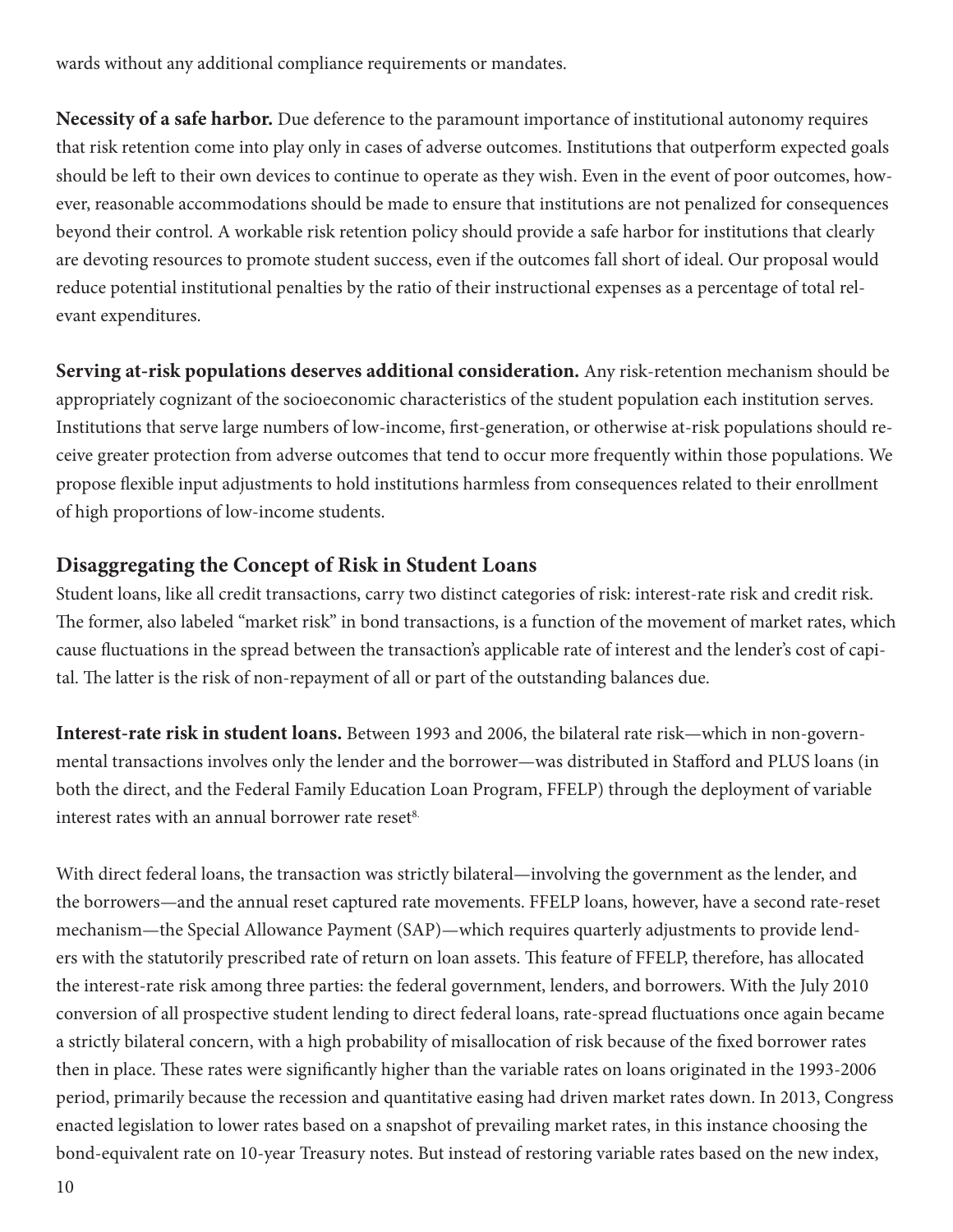Congress opted to fix the rate calculated at the time of loan-origination for the duration of borrowers' repayment terms. This use of a fixed rate on loans will inevitably distribute a disproportionate risk of rate fluctuations to either the government or the borrowers, based largely on the way in which market rates change after the loans are originated. While the risk attributable to rate-spread changes is significant for borrowers and the government, attempting to allocate any of it to institutions would make little sense.

**Credit risk.** An institutional linkage exists in the second component of risk—that of non-repayment of principal and interest due—where federal losses can be mitigated through institutional risk retention. In private, market-based transactions driven solely by financial criteria, credit risk is relatively simple to define: the failure of borrowers to repay in full the principal and interest that is due on their loans. This risk is the adverse outcome that market participants seek to minimize or eliminate. They do so through financial mechanisms that attempt to quantify the probability and magnitude of the adverse outcomes that constitute credit risk.

However, it is more complicated to define credit risk for the purposes of federal educational lending. There are several readily identifiable subcategories of plausible explanation for credit risk in student loans. The simplest of these—a borrower's unwillingness to repay—has long been dispensed with the imposition of harsh collection techniques, such as wage garnishment, tax refund and social security intercepts, and non-dischargeability in bankruptcy.

The main driver of credit risk in student loans is borrowers' inability to repay the loan in accordance with its terms. There can be multiple plausible reasons for such adverse outcomes. These include student characteristics or choices—under-preparation, choices related to academic program or post-enrollment career, etc.—as well as institutionally related factors—heavy-handed recruitment tactics, poor admissions practices, low-quality programs, outright fraud—or external forces, such as recessions, regional or industry-related economic dynamics, military deployments, sickness or disability, disasters, or other events.

The purpose of the federal student loan system is to promote greater participation in higher education, but extending credit to more students intrinsically carries increased credit risk. The added risk stems from inclusion of students who might be at higher risk of dropping out because of under-preparation or poverty, those who choose to major in less lucrative fields, or those who, for various other reasons, may be more likely to face economic difficulties. Federal policy, nevertheless, acknowledges, accepts, and absorbs these risks, and among all actors in federal student loan transactions, remains in the best position to do so.

A prudent credit risk-retention policy should attempt to impose liabilities only on that subset of adverse outcomes that can be attributed with high statistical probability to underlying causalities over which institutions exert significant control. While it would be difficult to blame institutions for individual cases of poor outcomes, patterns of poor outcomes, as in institutions that leave large numbers of their students with debt that they are unable to repay, clearly implicate such institutions and suggest some measure of responsibility on their part.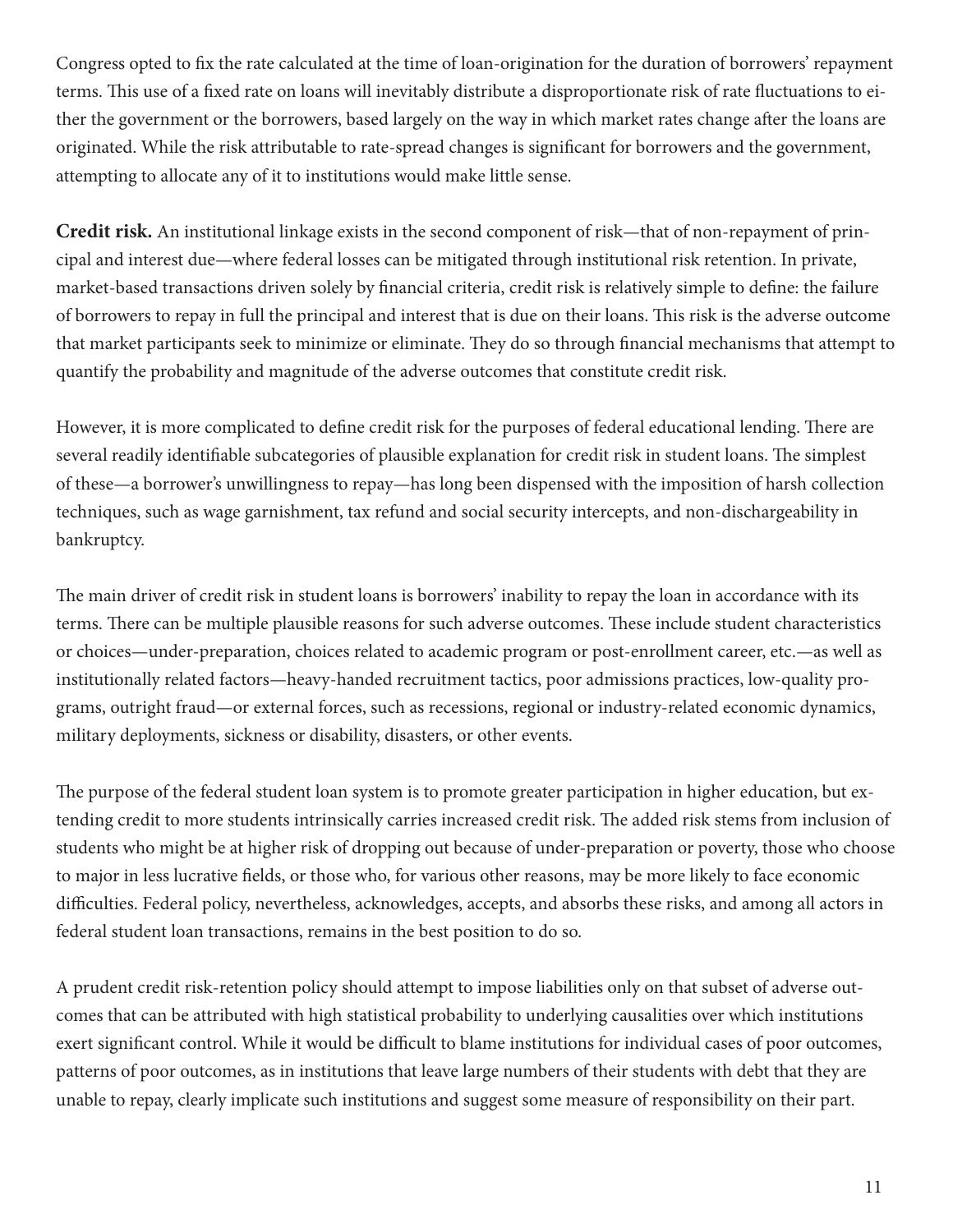# **Proposed Definition of Adverse Outcomes**

Our proposed model adopts full, on-time repayment as the ideal outcome for federal student loans. This includes standard amortization terms adjusted by credential level. In this model, the ideal repayment outcome would consist of full repayment of loans taken out for various postsecondary credentials. A predetermined policy decision, based on empirical assessments of each credential level's labor market wage enhancements, would define the applicable length of repayment. Certificate programs, for example, could be assigned five-year repayment terms, while graduate or professional degrees would carry substantially longer terms. Clearly, the longer the expected repayment term selected, the lower the expected monthly payment. To address the challenge of factoring in the risk associated with dropouts, the terms selected by credential level should be prorated in proportion to the length of the programs that they financed with the loans in question. This reduction is conveniently non-linear, and produces somewhat higher proportional expected monthly payment amounts for non-completers than the same amount of principal would produce for graduates. We believe this would compensate for the significantly lower market value of unfinished postsecondary work, and be offset in part by the lower borrowing limits in the first two years.

Based on this definition of ideal repayment outcomes, we can compare the actual borrower repayment amounts to the ideal and determine shortfalls. Any such shortfalls would constitute the adverse outcome related to the transactional credit risk in student loans. The cumulative amount of all borrowers' shortfalls at each institution represents the magnitude of the adverse outcome associated with that institution's portfolio. To eliminate forecasting errors and discrepancies, cohorts of borrowers entering repayment from each institution would be tracked annually and aggregated in an institutional portfolio in order to extract penalties or provide bonuses. Because the model relies on actual portfolio performance, it is critical to establish commensurate standards of financial responsibility to ensure that poor-performing institutions have financial means to cover any potential liabilities.

In this model, institutions would report the credential level corresponding to each loan origination to the Department's Federal Student Aid (FSA) unit, which would then track the shortfall, if any, for each borrower upon termination of their in school and grace periods, and aggregate such shortfalls by institution. Actual payment amounts that fall short of ideal would constitute adverse outcomes even if the borrower is in good standing under the terms of his/her promissory note. Below-amortization payment amounts attributable to income-based repayment (IBR), for example, would generate adverse outcomes for institutions, but not borrowers.

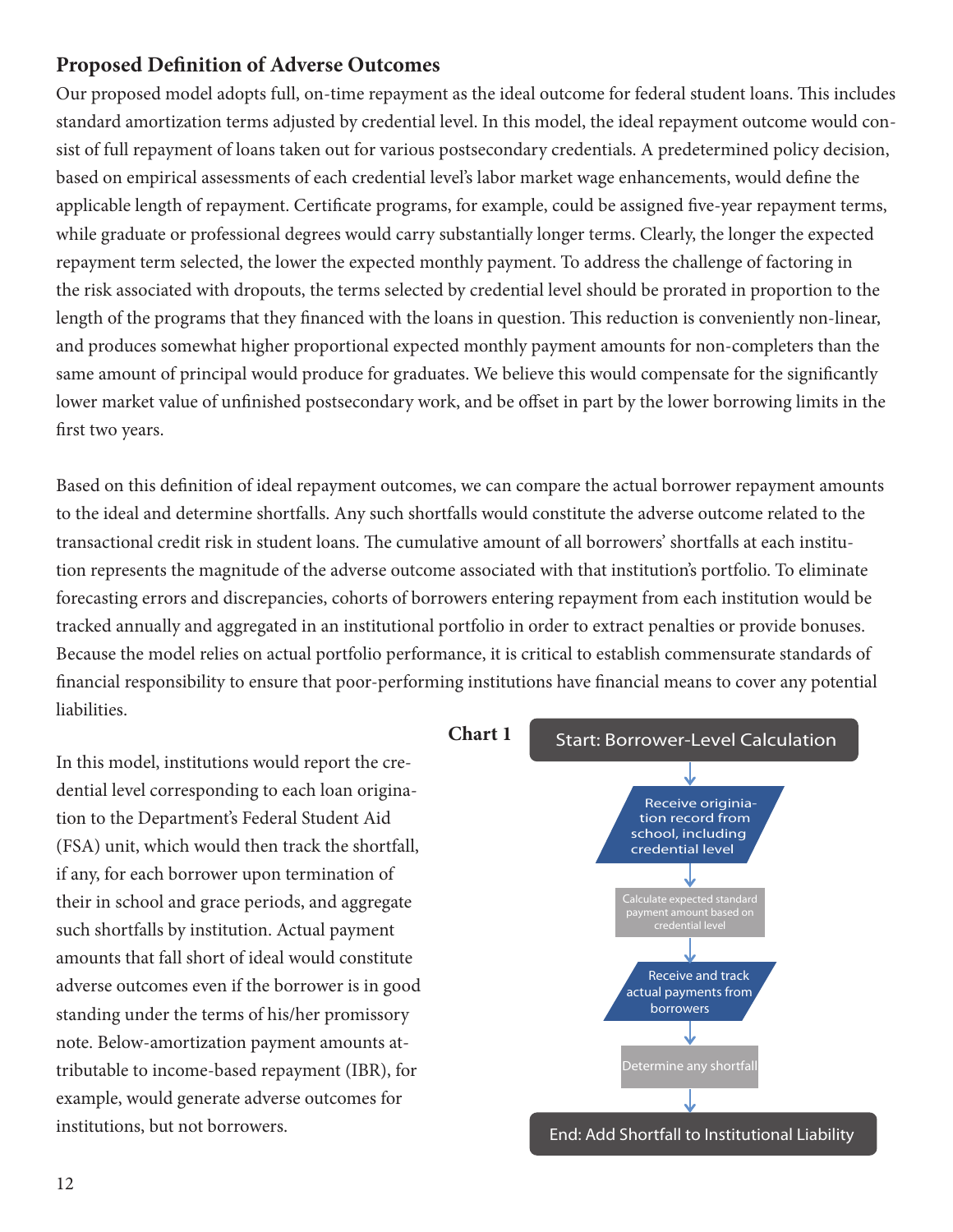Other student repayment options, as well as borrower benefits such as deferment and forbearance definitions, would need to be reviewed and rationalized under this risk retention plan. Certain non-repayment events, such as declarations of natural disasters, military mobilizations, and extraordinary secretarially-designated reductions or cessations of repayment—would be exempt from this calculation. Otherwise, unless borrowers are still in school during their grace periods, repayment shortfalls would be calculated and aggregated by institution.

Tracking payment for several million borrowers and several thousand institutions is operationally feasible. As we have pointed out, the U.S. Secretary of Education has for decades tracked—and continues to track—every borrower in FFELP on a quarterly basis to reconcile Special Allowance Payments with several thousand lenders and holders of government-guaranteed student loans. Within the simpler framework of direct federal lending, the Department already tracks every borrower's account qua lender. Reconciling on an annual basis with schools already in the system qua loan originators is not a particularly difficult transaction, especially in view of the automated systems already in place. Further, we would examine an additional simplification option, such as that envisioned in the multi-agency federal risk retention rule under Dodd-Frank, to limit the risk-retention window to five years, but only for institutions that generate reasonably small losses during that period.9 The proper threshold in defining that bright line can only be determined empirically based on actual repayment data to which we presently do not have access. However, the analytical tables included in our discussion of the data do shed some light on the matter.

#### **A Formula for Calculating Institutional Liability**

Institutions should not be held financially responsible for their entire portfolio shortfall. Educational services remain a unique transaction that requires preparation and significant effort on the part of students to realize the promised benefits of the services. In addition, external factors beyond the control of schools or students also contribute to non-repayment outcomes. Therefore, the size of each institution's portfolio shortfall should be modified by two additional factors.

**Input adjustment for low-income enrollments.** It is critical to accommodate the higher risk that institutions face when they enroll low-income students. Imposing financial penalties on institutions without accounting for higher-risk students would have significant unintended consequences on access and opportunity. Unless institutions are assured that they will be held harmless from liability for the additional credit risk associated with their enrollment of low-income students, they will have a financial incentive to reduce such students' access. Therefore, the model includes an input adjustment to reduce the portfolio shortfall amount based on the proportion of each institution's share of low-income recipients—perhaps using Pell as a proxy for undergraduates—relative to its total enrollments. The magnitude of the downward adjustment cannot be specified without access to repayment data, but Table 1 below provides an overview of the distribution of Pell recipients per sector as a percentage of sector enrollments: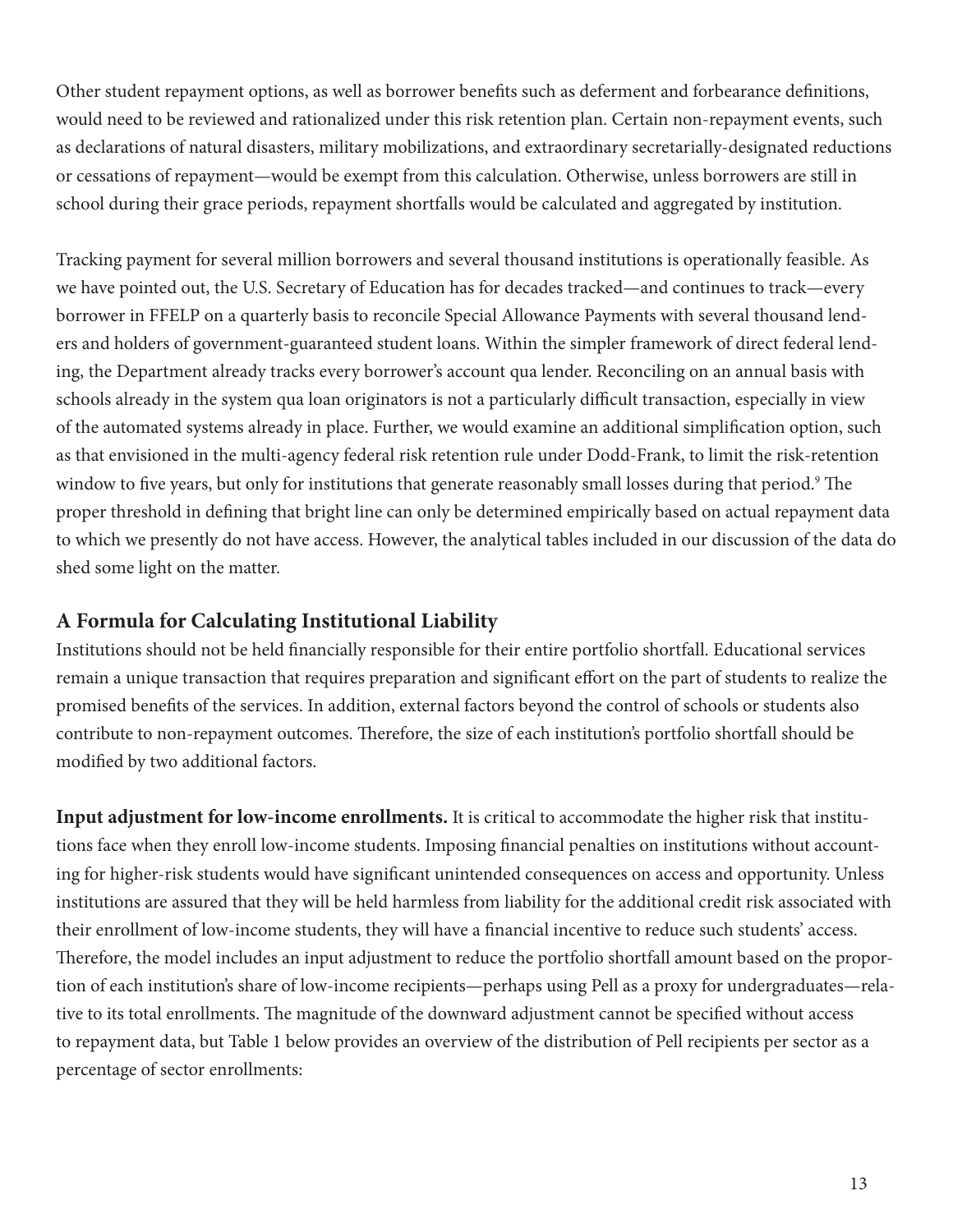| <b>Type of Institution</b> | <b>Number of Schools</b> | <b>Average Percentage</b> | <b>Standard Deviation</b> | <b>Range of Values</b> |
|----------------------------|--------------------------|---------------------------|---------------------------|------------------------|
|                            |                          | of Students Receiv-       |                           |                        |
|                            |                          | ing Pell Grants           |                           |                        |
| <b>Public 2-Year</b>       | 1,230                    | 0.432                     | 0.178                     | $.000 - 1.000$         |
| <b>Public 4-Year</b>       | 618                      | 0.362                     | 0.13                      | .000-.910              |
| Private                    | 1,706                    | 0.344                     | 0.228                     | $.000 - 1.000$         |
| Proprietary                | 2,860                    | 0.625                     | 0.21                      | $.000 - 1.000$         |
| <b>TOTAL</b>               | 6,512                    | 0.491                     | 0.239                     | $.000 - 1.000$         |

**Table 1: Average Percentage of Students Receiving Pell Grants by Type of Institution**

**Input adjustment for instructional expenditures.** The model includes a second modification to hold institutions harmless from actual liability for portfolio shortfalls based on the proportion of their adjusted expenditures that they devote to direct instructional functions. Table 2 presents our adjusted sector data derived from the Integrated Postsecondary Educations Data System (IPEDS).

There are data challenges in this modification, because IPEDS numbers are collected from institutions that use different methodologies to report expenditures. For example, some large public universities report all expenditures through the main campus and report student attendance at each of the branch campuses individually. While reconciliation of these issues is beyond the scope of this paper, implementation of this risk retention model would necessitate significant changes in accounting, and IPEDS data validation and reporting. The model accounts for instructional expenses as a percentage of total education and general expenditures. This figure is derived by subtracting from total expenses those for research, auxiliary enterprise, net grants to students, hospital services, independent operations, and other expenses. In addition, total revenues and investment returns primarily the profits that go to investors in the case of for-profit institutions—were added back into the total expense figures:

Total education and general expenses = Total expenses (research expenses) (auxiliary enterprise expenses) (net grants to students) (hospital services expenses) (independent operations expenses) (other expenses) + total revenues and investment returns

14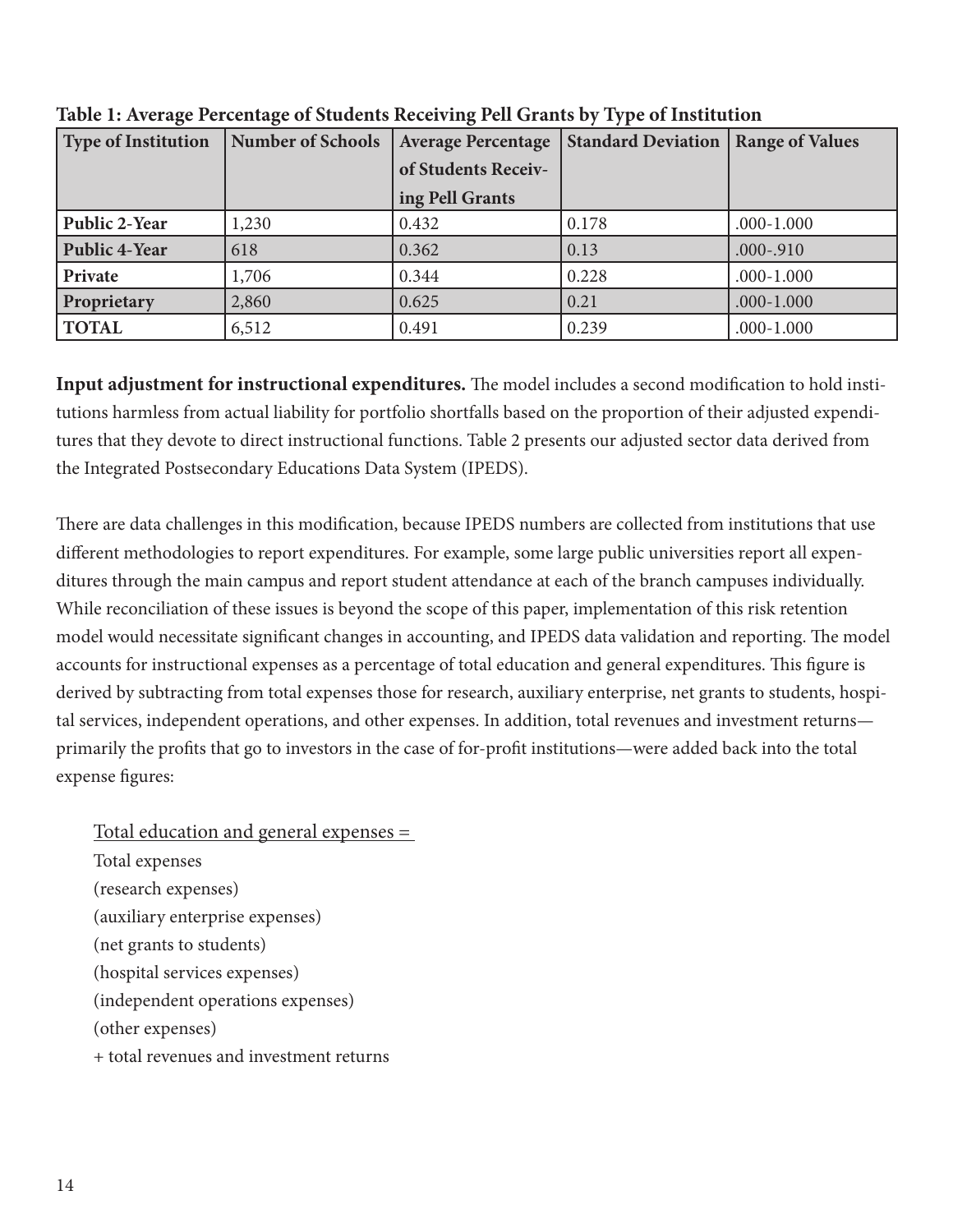Table 2 provides sector-specific statistics on this input adjustment, the scale of which in the final risk-retention formula would need to be determined empirically through examination of repayment data.

| <b>Type of Institution</b> | <b>Number of Schools</b> | <b>Average Percentage</b><br>of E&G Expenses | <b>Standard Deviation</b> | <b>Range of Values</b> |
|----------------------------|--------------------------|----------------------------------------------|---------------------------|------------------------|
|                            |                          | <b>Going to Instruc-</b>                     |                           |                        |
|                            |                          | tion                                         |                           |                        |
| <b>Public 2-Year</b>       | 1,247                    | 0.573                                        | 0.141                     | $.004 - 1.000$         |
| <b>Public 4-Year</b>       | 635                      | 0.523                                        | 0.108                     | $.003 - .855$          |
| Private                    | 1,707                    | 0.453                                        | 0.148                     | $.027 - 1.000$         |
| Proprietary                | 2,863                    | 0.192                                        | 0.098                     | .000-.754              |
| <b>TOTAL</b>               | 6,550                    | 0.368                                        | 0.202                     | $.000 - 1.000$         |

**Table 2: Average Percentage of Education and General Expenses Going to Instruction**

# **Determining Actual Institutional Liability**

Once modified downward with the two input adjustments discussed above, the total institutional portfolio shortfall would then constitute the aggregate adverse outcome for risk retention purposes. Even here, the proper policy would entail setting an acceptable loss threshold. This could be the price of intentional social policy to promote access and choice expressed as a percentage of the volume of annual or cumulative institutional loans. Shortfalls less than 10 percent of annual loan volume, for example, could generate no actual penalties.

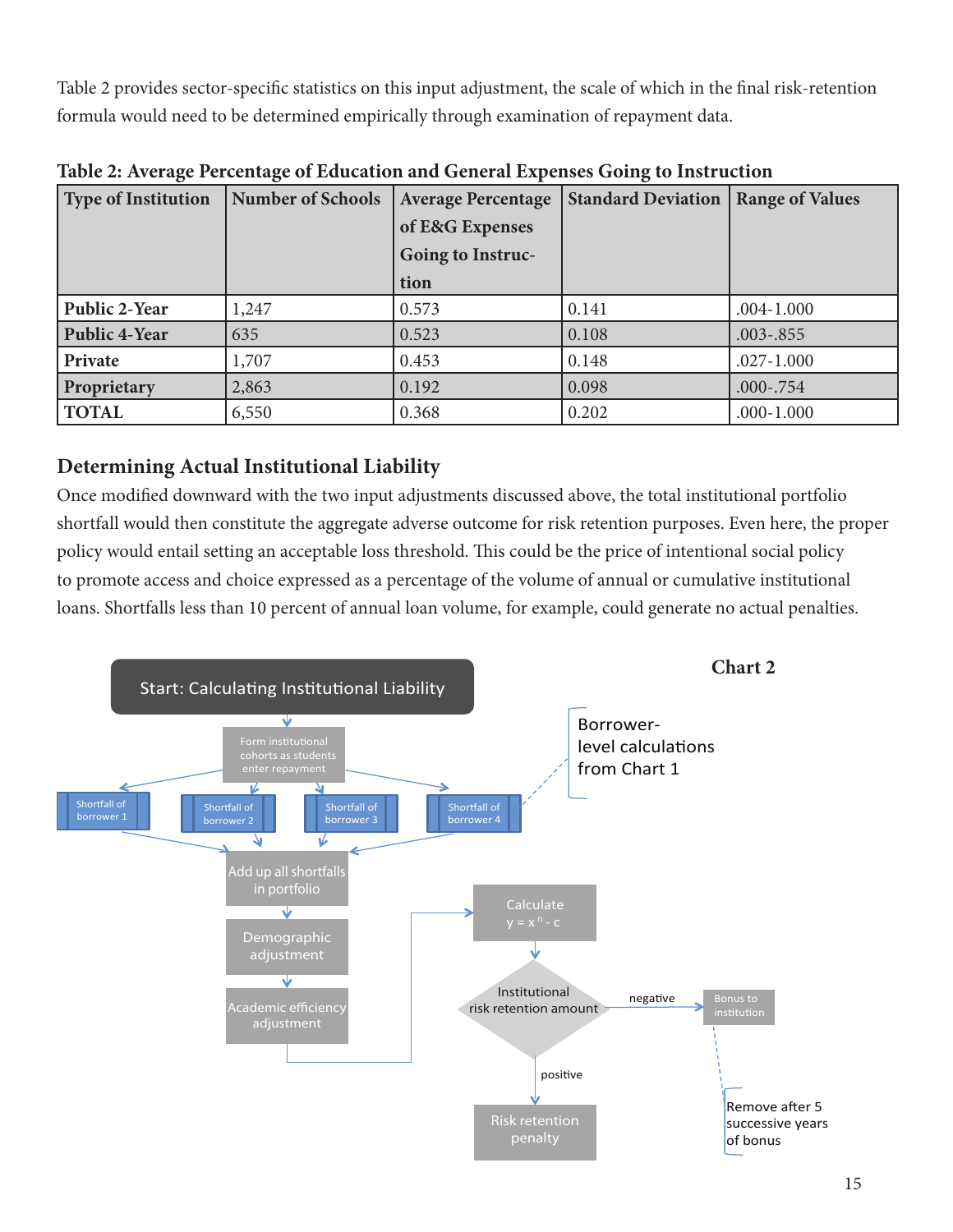Institutional co-payments would thus be required only for losses exceeding that threshold. The size of these co-payments should increase significantly as the ratio of adjusted shortfalls to total or cumulative loan volume increases, presumably through a parabolic formula ( $y = x<sup>n</sup> - c$ ). As with other data-dependent parameters in our proposal, the exact formula cannot be determined in the absence of actual repayment data.

#### **Two Critical Positive Features**

Having articulated a framework for risk retention, two additional features are necessary to prevent unintended consequences and promote better outcomes.

**Bonus system.** This model includes a bonus system for institutions that deliver results better than expected. As mentioned above, penalties would only accrue above a threshold for expected losses. That hold-harmless threshold would provide an opportunity for a bonus system—using a simple linear formula—that would reward institutions based on how far they are below the highest acceptable shortfall. The lower the losses generated by institutional portfolios, the higher the bonus. Some thought should be given to the exact size of any bonus system, not only because of its effect on the federal savings generated under risk retention, but also to prevent gaming of the system by unscrupulous schools. The bonuses should be a relatively small component of the overall risk retention plan.

**HBCUs and TCUs deserve special consideration.** There has been some trepidation regarding the application of risk retention to Historically Black Colleges and Universities (HBCUs) and to Tribal Colleges and Universities (TCUs). These institutions have enormously important historical missions, serve large numbers of underserved students, and historically, and have not been provided with adequate resources.<sup>10</sup> Because of this, they should be exempt from risk retention for a period of ten years, and that part of the savings generated by any risk retention policy should be devoted to a federal institutional grant program to provide them with much needed funds to improve outcomes for the populations they serve.

# **A Note on Data**

The repayment data needed to configure our proposal properly are not publicly available. In their absence, the model uses "loan repayment data" from the College Scorecard as a proxy, merely to provide some insights about the possible effects of our model. The Scorecard's definition of repayment rate, however, differs markedly from the definition used in this proposal. The model, as has been noted, represents the gap between actual receipts and amounts due on an amortization term that varies with credential level. The Scorecard, in contrast, defines repayment using a one-dollar reduction in outstanding principal. The inconsistency between these definitions makes it difficult to anticipate the actual relationship between the Scorecard data available and the data needed to drive our model.

In addition, because some 1,384 institutions with reported instructional expenditures did not have Scorecard data, we correlated Scorecard data with official Cohort Default Rates (CDR) from the U.S. Office of Postsecondary Education (OPE). This added to our dataset approximately 527 missing institutions for which we could obtain CDR data to produce statistics on average negative amortization rates by sector (See Table 3). As expected,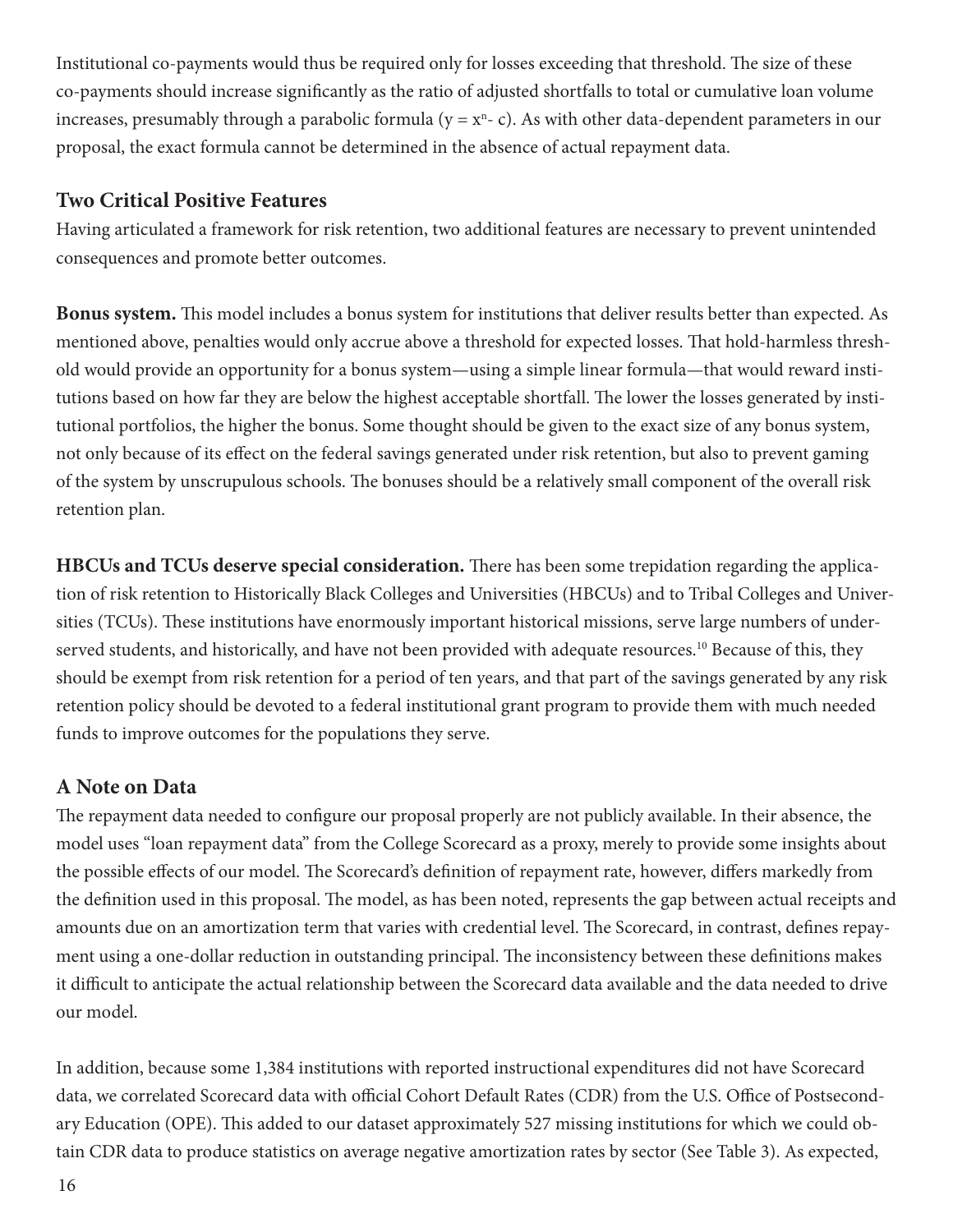there was a strong negative correlation between the Scorecard 3-year repayment rate and OPE default rates for 2013, 2012, and 2011 ( $r = -0.733$ ,  $-0.775$ , and  $-0.734$ , respectively). All correlations were significant at  $p < 0.001$ . We thus estimated the percentage of borrowers in negative amortization. Table 3 displays these negative amortization rates by type and control of institution. We have provided our dataset as an appendix to this report.

| <b>Type of Institution</b> | <b>Number of Schools</b> | <b>Average Negative</b>  | <b>Standard Deviation</b> | <b>Range of Values</b> |
|----------------------------|--------------------------|--------------------------|---------------------------|------------------------|
|                            |                          | <b>Amortization Rate</b> |                           |                        |
| <b>Public 2-Year</b>       | 958                      | 0.395                    | 0.134                     | .000-.777              |
| <b>Public 4-Year</b>       | 606                      | 0.202                    | 0.123                     | $.000 - 634$           |
| Private                    | 1,482                    | 0.166                    | 0.153                     | .000-.887              |
| Proprietary                | 2,519                    | 0.464                    | 0.186                     | .000-.827              |
| <b>TOTAL</b>               | 5,655                    | 0.348                    | 0.211                     | $.000 - .935$          |

**Table 3: Average Negative Amortization Rate by Type of Institution** 

It is worth noting that should a risk retention policy ever be implemented, the data elements derived from IPEDS would need to be carefully validated and audited to ensure their accuracy.

# **Allocation of Loss Among Multiple Institutions**

The allocation of responsibility for outcomes in cases where students have attended multiple institutions is a significant challenge for any risk-retention model. While loans from different institutions are clearly delineated, heavy debt service for repayment of loans at one school will have consequences for the borrowers' ability to repay loans from other institutions. Students may have attended a first institution without generating payment shortfalls, but begin to do so after enrolling and borrowing at a second institution. It is also a familiar pattern for students who have been victimized by unscrupulous providers to seek remedies through enrollment at less expensive colleges where they would still need to borrow. Both of these scenarios are fairly common, and particularly when enrollment periods are not broken up by periods of repayment, it would be difficult to allocate responsibility for financial outcomes—whether positive or negative—among the institutions involved. The best empirical basis for dividing individual shortfalls in such cases would be to apportion liability (or provide bonuses) on the basis of the relative performance of the institutions in question.

# **Conclusion**

The growth of the federal educational financing system and the increased ubiquity of student debt make it imperative to create a workable accountability framework to safeguard the interest of students and taxpayers. Any attempts to promote greater accountability, as we have pointed out, should recognize the possibility of unintended consequences such as reduction of access or loss of institutional autonomy. The effects of a poorly devised risk retention scheme would be most detrimental to institutions that serve large numbers of at-risk students, and critical consideration should be extended to avoid inflicting harm on them.

A student loan risk-retention policy can provide a strong institutional accountability mechanism in the student loan marketplace. It would create an instrument for clawbacks and recovery of funds in cases of institutional misconduct. Not only would this offset losses to the Treasury and could cover the federal costs of potential 17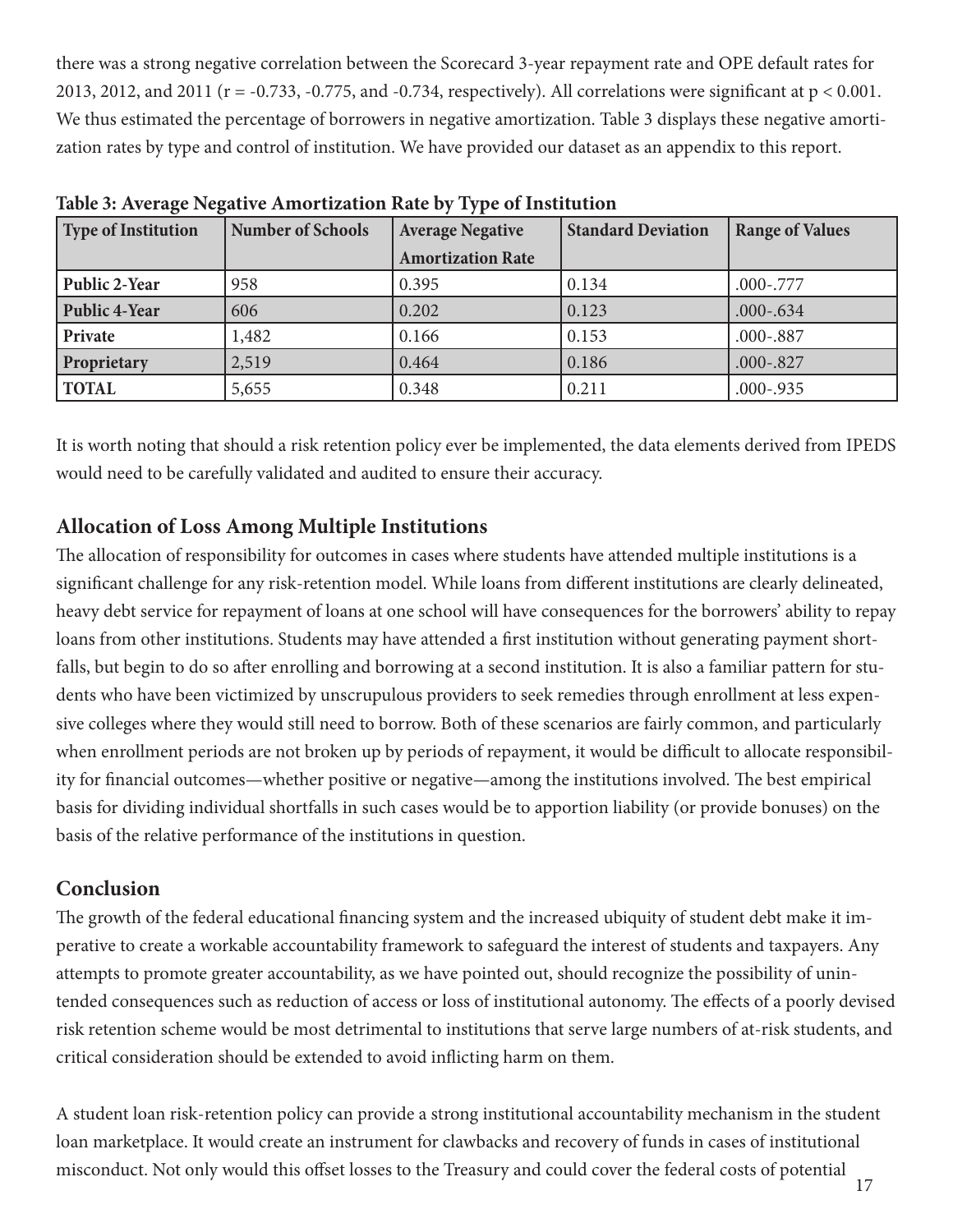borrower relief, it would also serve as a powerful signal to providers that poor outcomes have consequences for them in ways that they do not at present. In addition, the proposed model would be less complicated than current statutory and regulatory requirements under CDR and GE.

Our proposed model also would operate more accurately and in a more timely fashion than the lagging program integrity measures in current law, including audits and program reviews. Further, it can create powerful incentives for continuous improvement and generate much-needed resources for important national purposes. Most of the unintended consequences of our proposal could be addressed through careful modification of inputs once actual data become available.